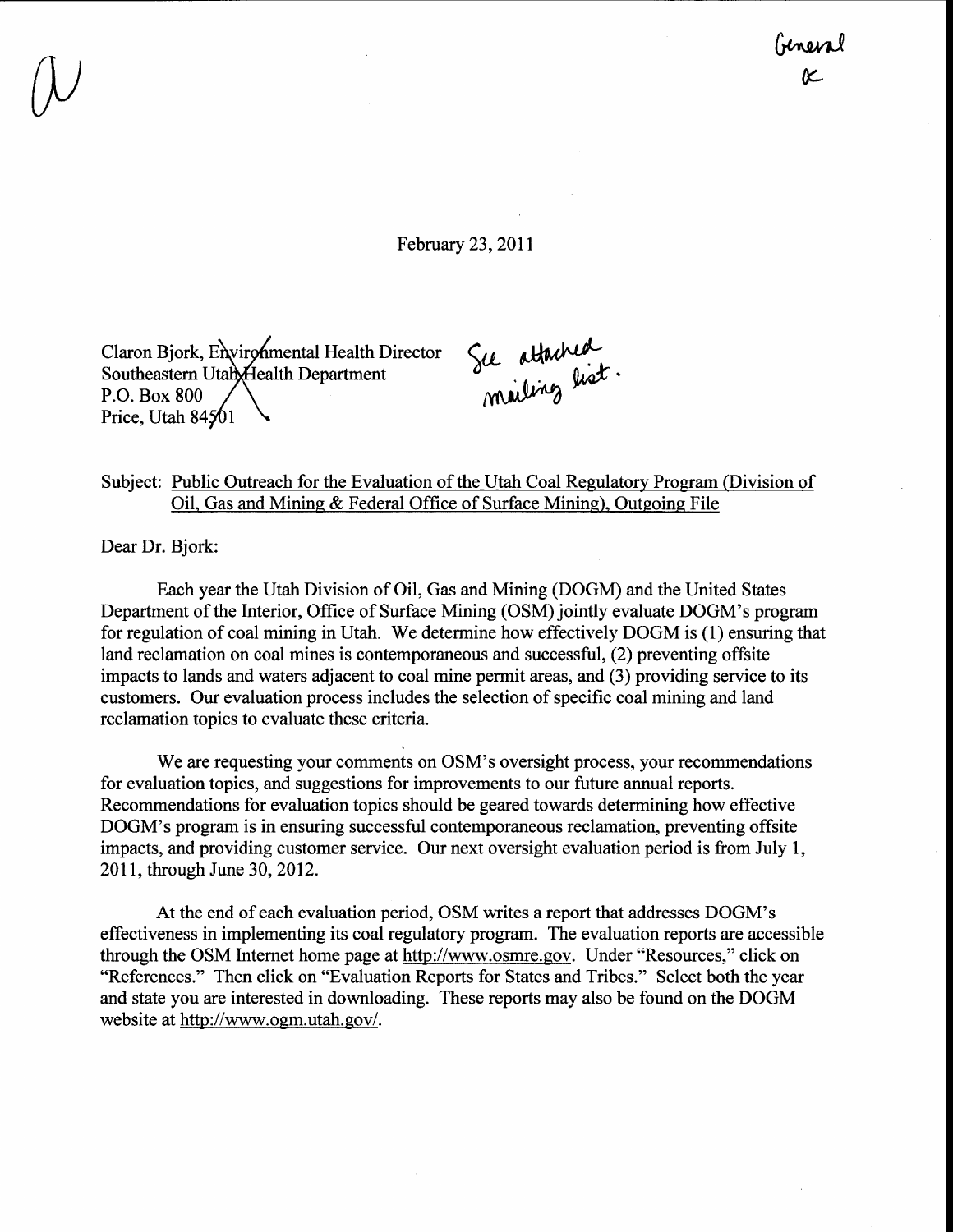Page 2 February 23,2011

If you have any suggestions or questions on the annual evaluation process, please contact us by March 31, 2011. You may e-mail your suggestions to Daron Haddock, DOGM, at daronhaddock@utah.gov, telephone (801) 538-5325, Howard Strand, OSM, at hstrand@osmre.gov, telephone (303) 293-5026, or mail us a letter at the addresses shown below.

Sincerely,

ano Q. Haddock

Daron Haddock Utah Division of Oil, Gas and Mining 1594 West North Temple, Suite 1210 P.O. Box 145801 Salt Lake City, Utah 84114-5801

DOGM/OSM Evaluation Team members:

Dana Dean/DOGM Christine Belka/OSM Daron Haddock Christy Hulsman<br>Steve Schneider Elizabeth Shaeffe Elizabeth Shaeffer Jim Smith Howard Strand

XtenandE. Strand

Howard Strand Office of Surface Mining Denver Field Division 1999 Broadway, Suite 3320 Denver, Colorado 80202-3050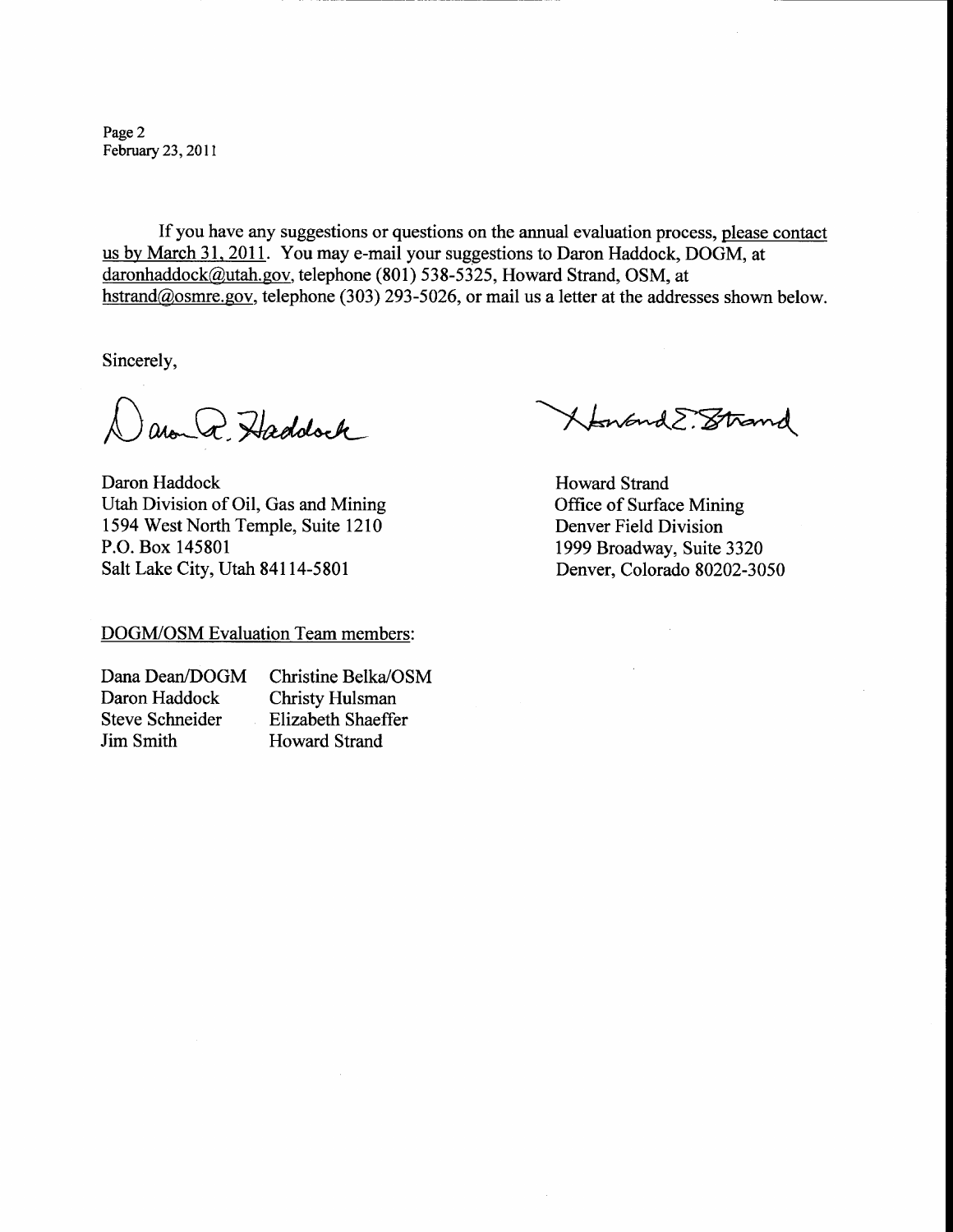Claron Bjork, Env Health Director Southeastern Utah Health Dpt P.O. Box 800 Price, Utah 84501

Roger Bankert Bureau of Land Management P. O. Box 45155 Salt Lake City, Utah 84145-0155

Kelly Beck, RDCC Administrator DNR-Natural Resource Policy Grp <sup>51</sup>l0 State Office Building Salt Lake City, Utah 84114-2477

Todd Bingham, President Utah Mining Association 136 S. Main, Suite 709 Salt Lake City, Utah 84101

Karl Boyer U. S. Forest Service 599 West Price River Road Price, Utah 84501

Kevin Carter, Director Trust Lands Administration 675 East 500 South, Suite 500 Salt Lake City, Utah 84102

Mike Dalpaiz United Mine Workers of America 525 East l00th South Price, Utah 84501

Joe DiBenedetto, Coal Geologist U. S. Forest Service 599 West Price River Road Price, Utah 84501

Kiel Downing, District Engineer U.S. Army Corps of Engineers 321 North Mall Drive, Suite L-101 St. George, Utah 80479

Dayle Flanigan, District Ranger Cedar City District 1789 North Wedgewood Lane Cedar City, Utah 84720

Dave Ariotti, District Engineer Dpt of Environmental Quality P.O. Box 800 Price, Utah 84501

Bill Bates, Regional Supervisor Division of Wildlife Resources <sup>3</sup>19 North Carbonville Rd. #A Price, Utah 84501

Tracy Behling Ferron Canal & Reservoir Company P.O. Box 256 Ferron, Utah 84523

John Blake, Mineral Resource Spec Trust Lands Administration 675 East 500 South Salt Lake City, Utah 84102

Don Brown Sevier County Planning & Zoning 250 North Main Street Richfield, Utah 84701

Russell Cowley Six County Commissioners Org P.O. Box 820 Richfield, Utah 84701

Allyn Davis, District Manager Mine Safety and Health Admin P.O. Box 25367, DFC Denver, Colorado 80225-0367

Maloy Dodds Panguitch County Commission P.O. Box77 Panguitch, Utah 84759

Tom Faddies Trust Lands Administration 675 East 500 South Salt Lake City, Utah 84102

Richard Gates Mine Safety and Health Admin P.O. Box 25367 Denver, Colorado 80225

Henry Austin Office of Surface Mining 1999 Broadway, Suite 3320 Denver, Colorado 80202-3050

John R. Baza, Director Division of Oil, Gas & Mining P.O. Box 145801 Salt Lake City, Utah 84114

Randall Bell, President North Emery Water Users Assoc P.O. Box 129 Cleveland, Utah 84518

Richard Borrell, President Carbon Canal Company P.O. Box 394 Price, Utah 84501

Bob Butero, Director United Mine Workers of America 6525 West 44th Avenue Wheat Ridge, Colorado 80033

Larry Crist, Field Supervisor U.S. Fish & Wildlife Service 2369 West Orton Circle, Suite 50 West Valley City, Utah 84119

Palmer Depaulis, Exec Director Commumty and Culture Dpt 324 South State Street, Suite 500 Salt Lake City, Utah 84111

Mike Domeier Natural Resource Conservation 125 South State St. Room 4402 Salt Lake City, Utah 84147

Steve Falk Bureau of Land Management 125 South 600 West Price, Utah 84501

Mike Glasson, Geologist Bureau of Land Management 125 South 600 West Price, Utah 84501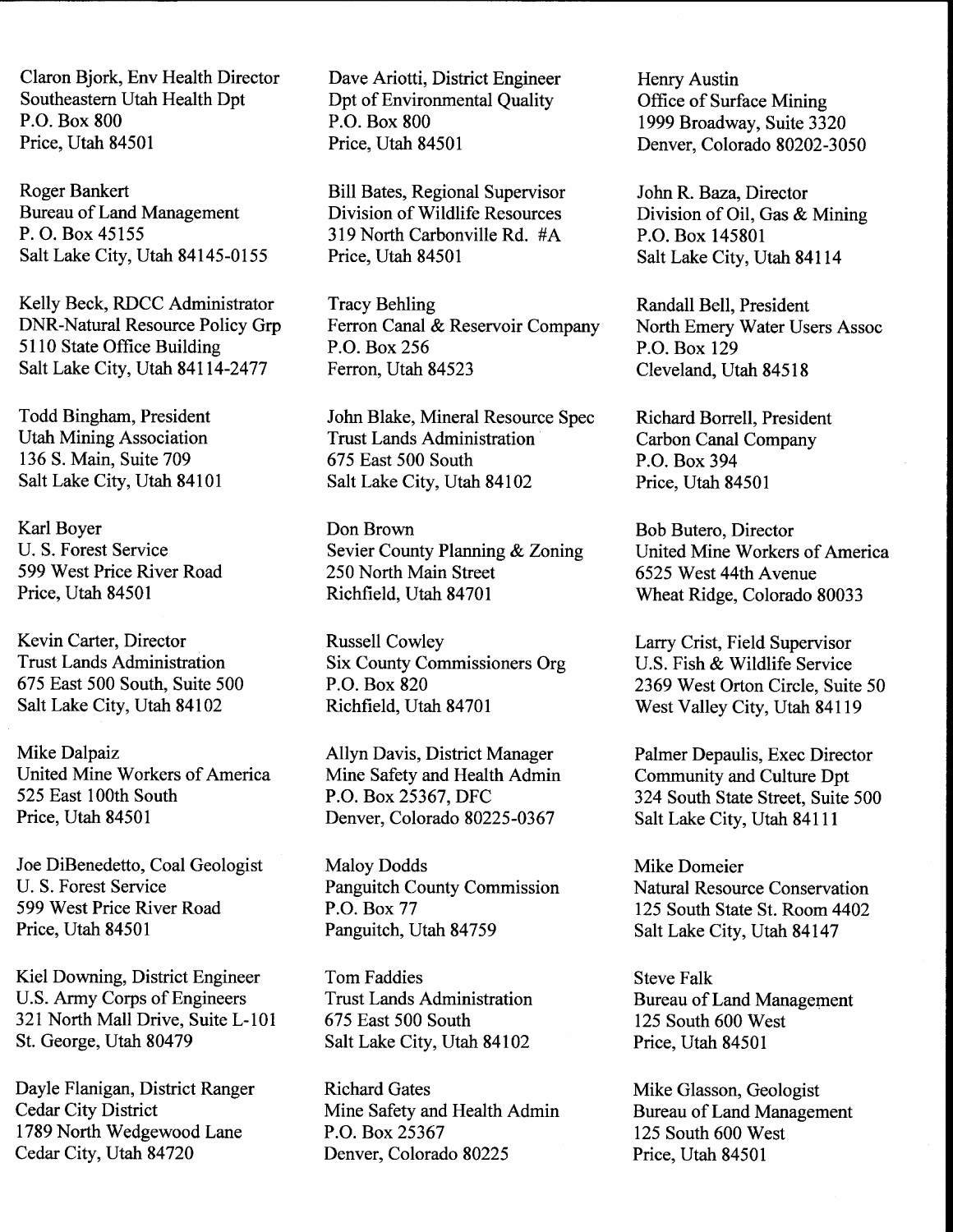Wayne Greenhaulgh Dale Harber Dale Flarber John Harja<br>
Natural Resource Conservation U.S. Forest Service Natural Res 540 West Price River Drive 324 25th Street 5110 State Office Building<br>Price, Utah 84501 0gden, Utah 84401 Salt Lake City, Utah 84114

Karl Heaton, Director Kent Hoffman Jeff Horrocks, Commissioner<br>
Kane Co Water Conservancy Dist Bureau of Land Management Emery County Commission 190 West Center Street, Suite 200 Kanab, Utah 84741

David Horsley, Regional Engineer Bill Howell, Executive Director Jay Mark Humphrey Division of Water Rights P.O. Box 718 Price, Utah 84501

Bountiful, Utah 84010-7744

Jim Karpowitz, Director Jerry Kenczka, Field Manager Foster Kirby<br>Division of Wildlife Resources Bureau of Land Management Office of Surface Mining Division of Wildlife Resources Bureau of Land Management<br>1594 West North Temple 125 South 600 West 1594 West North Temple 125 South 600 West 1999 Broadway, Suite 3320<br>
Salt Lake City, Utah 84114 Price, Utah 84501 Denver, Colorado 80202-30.

Allen D. Klein, Director Gary Kofford, Chairman Dell LeFevre<br>
Office of Surface Mining Emery County Commission Panguitch Co 1999 Broadway, Suite 3320 P.O. Box 629<br>Denver, Colorado 80202-3050 Castle Dale, Utah 84513 Denver, Colorado 80202-3050 Castle Dale, Utah 84513 Panguitch, Utah <sup>84759</sup>

David Levanger<br>
Carbon County Planning & Zoning<br>
U.S. Forest Service<br>
U.S. Forest Service<br>
Carbon County Planning & Zoning<br>
U.S. Forest Service<br>
U.S. Forest Service Carbon County Planning & Zoning<br>120 East Main Street 120 East Main Street 115 West Canyon Road, Box 310 1789 North Wedgewood Lane<br>Price, Utah 84501 Ferron, Utah 84523 Cedar City, Utah 84721

Wilson Martin, Assistant Director Stan Mathis Lee McElprang, Chairman<br>
Utah Division of State History Cottonwood Creek Conserv Irr Emery Water Conservancy <sup>300</sup>Rio Grande P.O. Box 687 P.O. Box <sup>998</sup> Salt Lake City, Utah 84101 Orangeville, Utah 84537 Castle Dale, Utah 84513

Jeff McKenzie LeRoy Mead, Habitat Biologist Doug Messerly, Supervisor<br>Bureau of Land Management Division of Wildlife Resources Utah Division of Wildlife R Salt Lake City, Utah 84145-0155 Price, Utah 84501 Cedar City, Utah 84721-0606

Gary Harwood Douglas Heaton, Chairman Claren Heaton, Mayor<br>
Helper City Water Kane County Commission Alton Town Helper City Water Kane County Commission<br>
P.O. Box 221 76 North Main Street P.O. Box 100781<br>
Kanab, Utah 84741 1 Alton, Utah 8471 Helper, Utah 84526 Kanab, Utah 84741 Alton, Utah 84710

> Bureau of Land Management Emery County Commission<br>P.O. Box 45155 P.O. Box 629 Salt Lake City, Utah 84145-0155 Castle Dale, Utah 84513

Southeastern Utah AOG P.O. Box 1106 Price, Utah 84501

Hollis Jencks, Project Manager Steve Jenkins, Env Health Director Floyd Johnson<br>
U.S. Army Corps of Engineers Southwest Utah Health Department Bureau of Land Management Southwest Utah Health Department 533 West 2600 South, Suite 130 620 South 400 East #37 125 South 500 West<br>Bountiful, Utah 84010-7744 St. George, Utah 84770 Price, Utah 84501

319 N. Carbonville Rd. #A P.O. Box 606<br>Price, Utah 84501 Cedar City, U

Natural Resource Conservation U.S. Forest Service Natural Resource Policy Group<br>540 West Price River Drive 324 25th Street 5110 State Office Building Salt Lake City, Utah 84114-2477

Emery Water Conservancy District P.O, Box 998 Castle Dale, Utah 84513

Denver, Colorado 80202-3050

Emery County Commission<br>
P.O. Box 629<br>
P.O. Box 77

Cedar City, Utah 84721

Utah Division of State History Cottonwood Creek Conserv Irr Emery Water Conservancy District<br>
200 Rio Grande P.O. Box 687 P.O. Box 998

Bureau of Land Management Division of Wildlife Resources Utah Division of Wildlife Resources<br>
P.O. Box 45155 319 N. Carbonville Rd. #A P.O. Box 606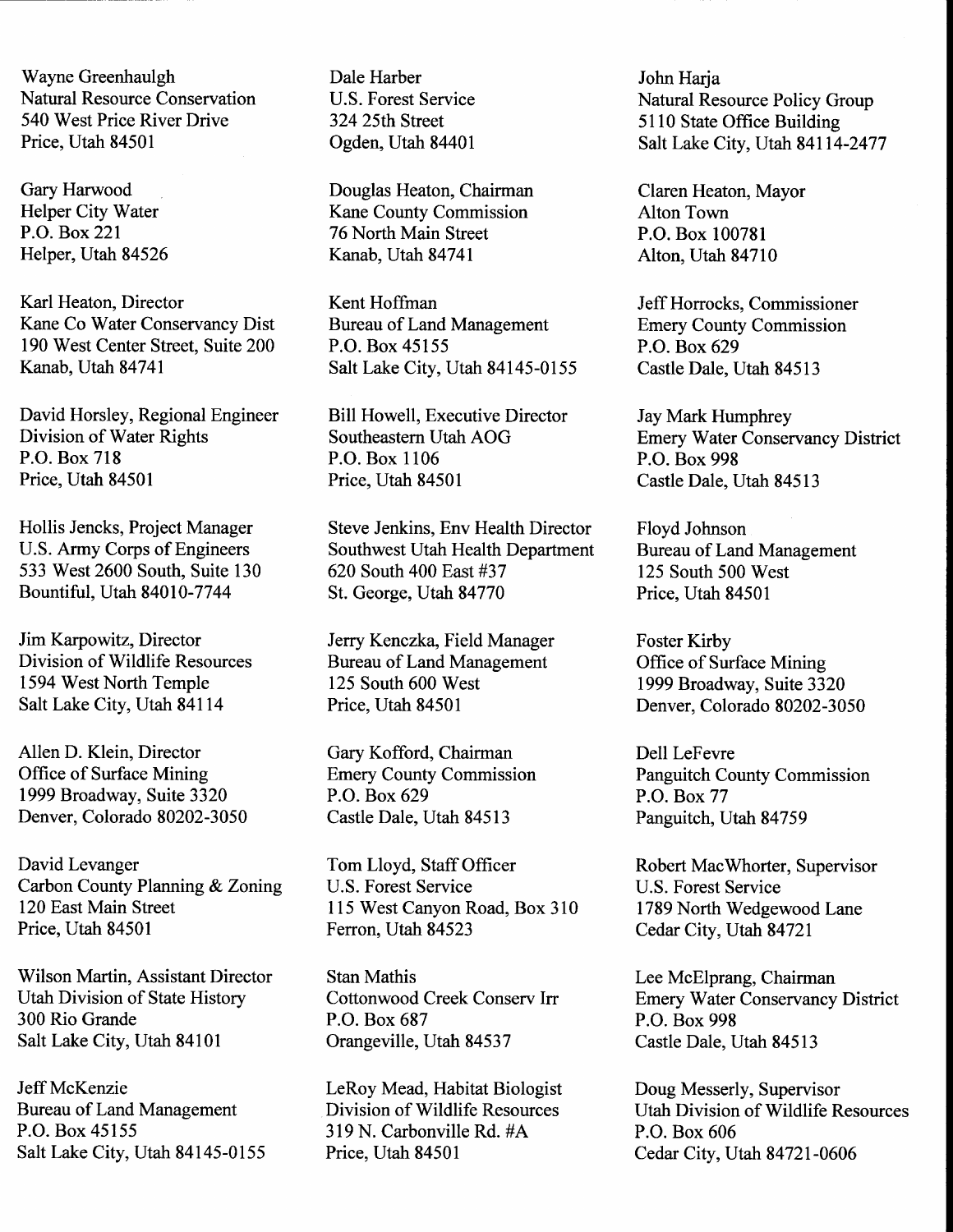Mike Mower, State Planning Coord Phil Notarianni, Director Darren Olsen, Dist Forest Ranger<br>Planning & Budget Utah Division of State History U.S. Forest Service Planning & Budget Utah Division of State History<br>P.O. Box 132210 300 Rio Grande Salt Lake City, Utah 84114-2210 Salt Lake City, Utah 84101 Price, Utah 84501

Richfield, Utah 84701

Gary L. Smith, Planning & Zoning Morris Sorensen<br>
Kane County Planning Commission Muddy Creek Irrigation Bureau of Land Management Kane County Planning Commission Muddy Creek Irrigation Bureau of Land Man<br>
76 North Main Street P.O. Box 104 125 South 600 West 76 North Main Street<br>Kanab, Utah 84741

Dennis Ward, President Sam White Huntington-Cleveland Irrigation Co Price City Water P.O. Box327 Huntington, Utah 84528

300 Rio Grande<br>
Salt Lake City, Utah 84101 Price, Utah 84501

Division of Air Quality<br>
150 North 1950 West<br>
2018 P.O. Box 45155 Salt Lake City, Utah 84145

Emery County Public Lands Office of Surface Mining Price River W<br>P.O. Box 1298 1999 Broadway, Suite 3320 P.O. Box 903 P.O. Box 1298<br>
Castle Dale, Utah 84513 1999 Broadway, Suite 3320 P.O. Box 903<br>
Denver, Colorado 80202-3050 Price, Utah 84501 Denver, Colorado 80202-3050

Steve Rigby, Mining Engineer Robbie Roberts, Regional Admin Gary L. Roeder, District Engineer<br>Bureau of Land Management Environmental Protection Agency Natural Resource Conservation Bureau of Land Management Environmental Protection Agency<br>125 South 600 West 1595 Wynkoop Street 125 South 600 West 1595 Wynkoop Street 540 West Price River Drive<br>Price, Utah 84501 Denver, Colorado 80202-1129 Price, Utah 84501 Denver, Colorado 80202-1129

Allen Rowley, Supervisor Mark L. Shurtleff, Attorney General Kenneth Sizemore, Exec Director<br>U.S. Forest Service 236 State Capitol Five County AOG U.S. Forest Service 236 State Capitol Five County Au 115 East 900 North Salt Lake City, Utah 84114-0000 P.O. Box 1550

Emery, Utah 84522 Price, Utah 84501

Marc Stilson, Regional Engineer Mike Styler, Executive Director David Tabet<br>
Division of Water Rights Dpt of Natural Resources Utah Geological Survey Division of Water Rights Dpt of Natural Resources<br>P.O.Box 718 1594 W. North Temple, Suite 3710 P.O.Box 718 1594 W. North Temple, Suite 3710 1594 W. North Temple, Suite 3110<br>Price, Utah 84501 Salt Lake City, Utah 84114-5610 Salt Lake City, Utah 84114-6100 Salt Lake City, Utah 84114-5610

Bill Taylor, Manager Tim Vetere Kenneth Walker, Chief, DFD<br>MSHA Green River Canal Company Office of Surface Mining MSHA<br>
45 East 1375 South P.O. Box 404 1999 Broadway, Suite 3320<br>
Price, Utah 84501 1999 Broadway, Suite 3320<br>
Price, Utah 84501 1999 Broadway, Suite 3320

> P.O. Box 893 Price, Utah 84501

Chris Wood, Habitat Manager John Wytanis, Forest Ranger Martina Barnes, Statewide Coord<br>Division of Wildlife Resources U.S. Forest Service U.S. Forest Service Division of Wildlife Resources U.S. Forest Service U.S. Forest Service U.S. Forest Service U.S. Forest Service<br>319 N. Carbonville Rd. #A 115 West Canyon Road, Box 310 1594 West North Temple 319 N. Carbonville Rd. #A 115 West Canyon Road, Box 310<br>Price, Utah 84501 Ferron, Utah 84523

Regg Olsen, Branch Manager Stan Perkes Jason Perry, Exec Director<br>
Division of Air Quality Bureau of Land Management Office of Economic Development 150 North 1950 West P.O. Box 45155 324 South State Street, Suite 500<br>Salt Lake City, Utah 84116 311 Lake City, Utah 84145 324 South State City, Utah 84111

Ray Peterson, Director **Bob Postle, Manager** Jeff Richens<br>
Emery County Public Lands Office of Surface Mining Price River Water Improvement

Salt Lake City, Utah 84114-0000 P.O. Box 1550<br>St. George, Utah 84771

Denver, Colorado 80202-3050

Bruce Wilson, Chairman Emery Co Public Lands Council P.O. Box 1298 Castle Dale, Utah 84513

Salt Lake City, Utah 84114